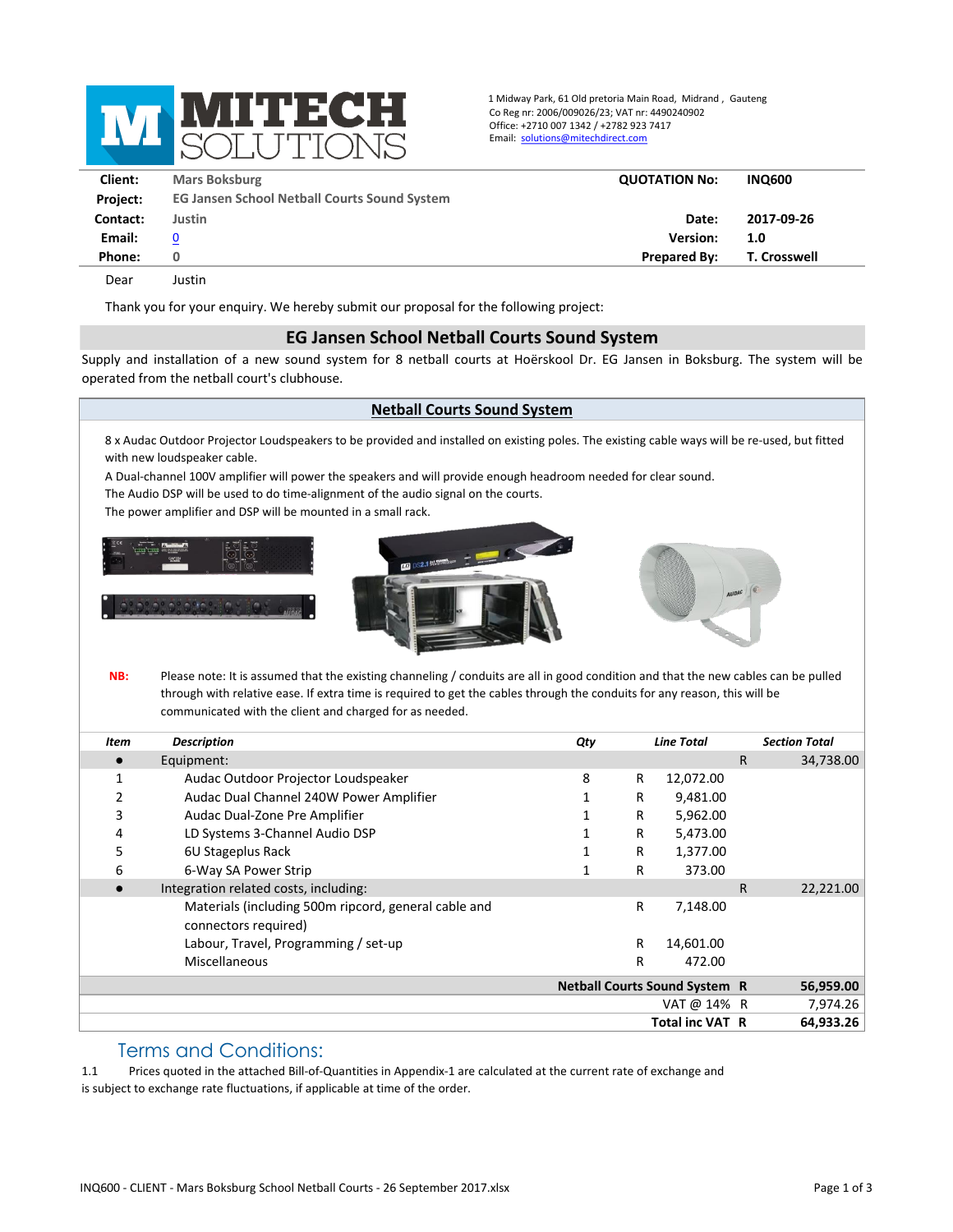

1 Midway Park, 61 Old pretoria Main Road, Midrand , Gauteng Co Reg nr: 2006/009026/23; VAT nr: 4490240902 Office: +2710 007 1342 / +2782 923 7417 Email: solutions@mitechdirect.com

**Client: Mars Boksburg QUOTATION No: INQ600 Project: EG Jansen School Netball Courts Sound System**

1.2 Prices are quoted for a period of 14 (Fourteen) Days from the date of this proposal.

- 1.3 Payment Terms
	- 1.3.1 60% deposit due on appointment and placement of orders.
	- 1.3.2 40% due on completion of the installation.
- 1.4 Invoicing

1.4.1 Invoices will be generated as per the agreed project milestones or as per the agreed payment terms outlined above.

- 1.4.2 Invoices are due immediately on presentation of these invoices.
- 1.4.3 Music Mate Solutions reserves the right to halt work at its discretion should any due invoices not be settled timeously.
- 1.5 Delivery Period:
	- 1.5.1 Typically, 2 to 4 Weeks from Date of Order, subject to stock availability.
- 1.6 Inclusions: The following is included in this proposal:
	- 1.6.1 System designs and functional obligations
	- 1.6.2 Supply of new equipment with factory guarantees, unless otherwise specified at the time of order

in negotiation with the Client should there be any specials or B stock available at the time of placement of orders.

- 1.6.3 Installation of the equipment using current best practices.
- 1.6.4 Any relevant information required to keep the system operational and reliable.
- 1.6.5 All signal and control cabling and connectors required to interconnect and to make the systems operational.
- 1.6.6 All brackets, rigging hardware and safety ropes to safely support the equipment and render it safe.
- 1.6.7 System Programming, System Setup and Commissioning
- 1.6.8 User Manuals and Completion Drawings.
- 1.6.9 User Orientation Training on the systems (1 complimentary session at time of handover. All other training required thereafter will be quoted and charged for as a variation order).
- 1.7 Exclusions: The following is not included in this proposal:
	- 1.7.1 Any possible, but unlikely building structural work requiring the certification of a structural engineer that may be required to any equipment or systems.
	- 1.7.2 Any permanent electrical work or power reticulation requiring a certificate of compliance (COC)

not currently in place/provided to power any new equipment or systems.

1.7.3 Conduits and wire-ways for the installation of cables between various parts of the system.

Should these not be available and Music Mate Solutions were not made aware of this at the time of this proposal and additional cable routes need to be installed to complete the installation, any materials and additional time taken to complete the installation will be charged for.

- 1.7.4 Any costs associated with the generation and submission of a safety file.
- 1.7.5 Any acoustic treatment of the room/s required.
- 1.8 Guarantees/Warranties

1.8.1 All equipment carries a one-year manufacturer guarantee from date of purchase unless otherwise specified.

1.8.2 The installation itself carries a six-month warrantee against poor installation of cabling or terminations/connectors.

1.9 All suspensions and rigging will carry certificates of compliance provided by the supplier of the rigging material/hardware.